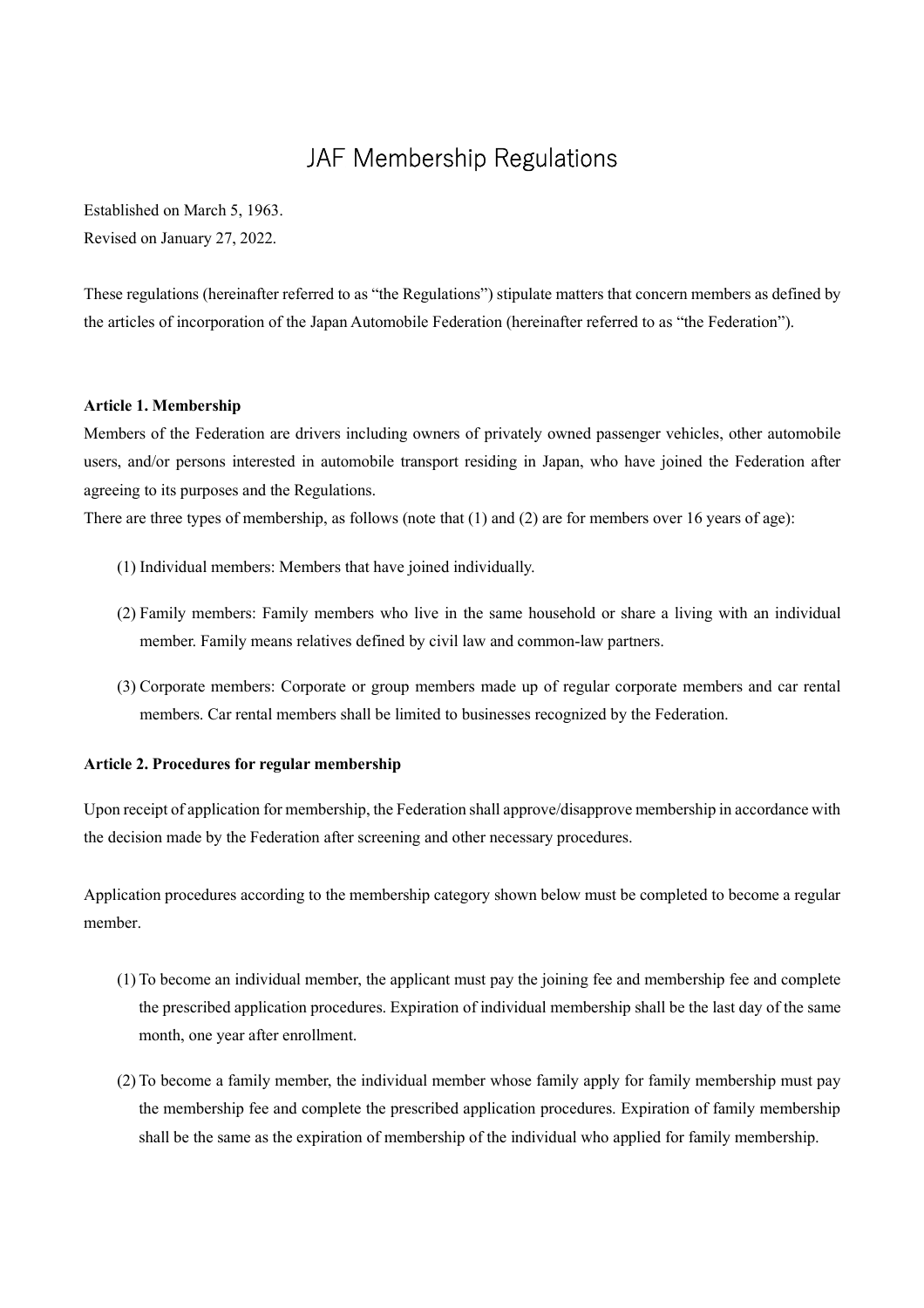Family members are exempted from the joining fee. Up to five members of the family who live in the same household or share a living with the individual member are eligible to become family members.

(3) To become a corporate member, the applicant must pay the joining fee and membership fee and complete the prescribed admission procedures intended for corporate members. To become a car rental member, applicants must also agree to the separately prescribed car rental membership agreement.

The corporate member must register the vehicle's registration number or vehicle number (hereinafter referred to as "vehicle number") and pay membership fees for each vehicle (each membership card for each car rental member) in addition to the regular membership fee. Expiration of corporate membership shall be the last day of the same month, one year after enrollment.

## **Article 3. Issuance and other matters regarding membership cards**

- 1. In the event that the applicant is accepted for membership, the Federation will issue and lend a membership card to that applicant.
- 2. Individual members and family members may use JAF digital membership cards by following procedures prescribed by the Federation. JAF digital membership cards can be used on mobile devises such as smartphones (hereinafter referred to as "smartphones, etc.").
- 3. If a membership card is lost (other than JAF digital membership card), the member must submit a report of loss to the Federation for reissuance of a membership card for a prescribed fee.
- 4. A copy of JAF's club magazine will be distributed to each member (except for family members).

### **Article 4. Timing of membership qualification**

Regular membership becomes effective when the applicant receives a membership card (or a temporary membership card) or when the applicant is able to start using a JAF digital membership card (or a temporary digital membership card all hereinafter referred to as "JAF digital membership card"). Please note that there is a possibility that membership may be revoked, if the membership card is issued before approval by the Federation.

For car rental members only, membership is effective from the date determined by the Federation.

### **Article 5. Validation of membership qualification**

1. Membership qualification is validated by presenting the membership card (including JAF digital membership card, the same of which shall apply hereinafter). Notwithstanding, however, that when the Federation stipulates a method of validation in lieu of presenting a membership card depending on usage rules of services provided or independent contracts such as business collaboration, this may not apply.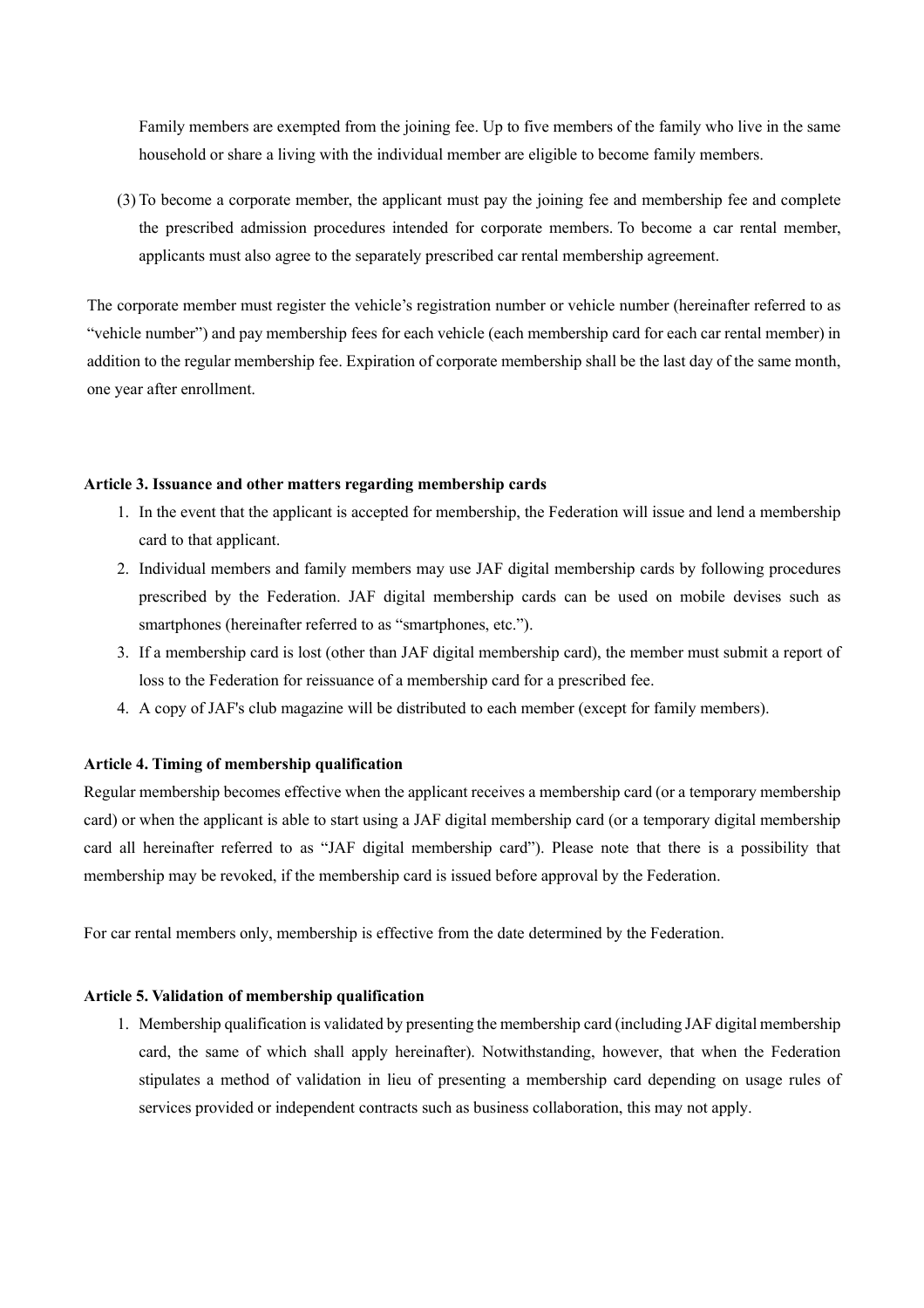2. If the annual membership fee is not paid and the membership expires, the cardholder can no longer receive services provided by the Federation to the members regardless of the expiration date of the membership card.

#### **Article 6. Renewal of membership**

- 1. To renew the membership card expiry date, members must follow the prescribed renewal procedures and pay the membership fee. If the member had paid for continuous membership for multiple years, these fees will be applied as membership fees for the following year and beyond. However, if the member requests a refund of membership fees, they can be returned after deducting the prescribed administrative costs from the applicable membership fees, only if the Federation is in default of its obligations or agrees with the request.
- 2. Joining fees will be exempted for those who pay their membership fees not later than four months after the expiration date. JAF will issue and lend new membership cards for use that are valid from the expiration date of the earlier card. Members whose fees are in arrears will not be entitled to membership service offered by the Federation during the time that membership fees are not paid.
- 3. In the event that it becomes difficult to provide road services smoothly and appropriately according to Article 14.1.5 of the Road Service Usage Agreement, or if the member has received road service but has shown no room for improvement, membership renewal may not be approved.

#### **Article 7. Incidental membership fee**

The Federation may charge incidental membership fees when deemed necessary for its operation with the approval of its Board of Directors.

#### **Article 8. Participation of members in various operations**

Members may take part in road safety, environmental protection and other campaigns launched by the Federation to enhance their knowledge on traffic or to engage in activities that benefit society.

#### **Article 9. Members' rights**

- 1. Members are entitled to membership services offered by the Federation during the term of validity of their membership card.
- (1) An Individual member whose name is printed on the membership card is entitled to JAF membership services for individual members.
- (2) A Family member whose name is printed on the membership card is entitled to JAF membership services for family members.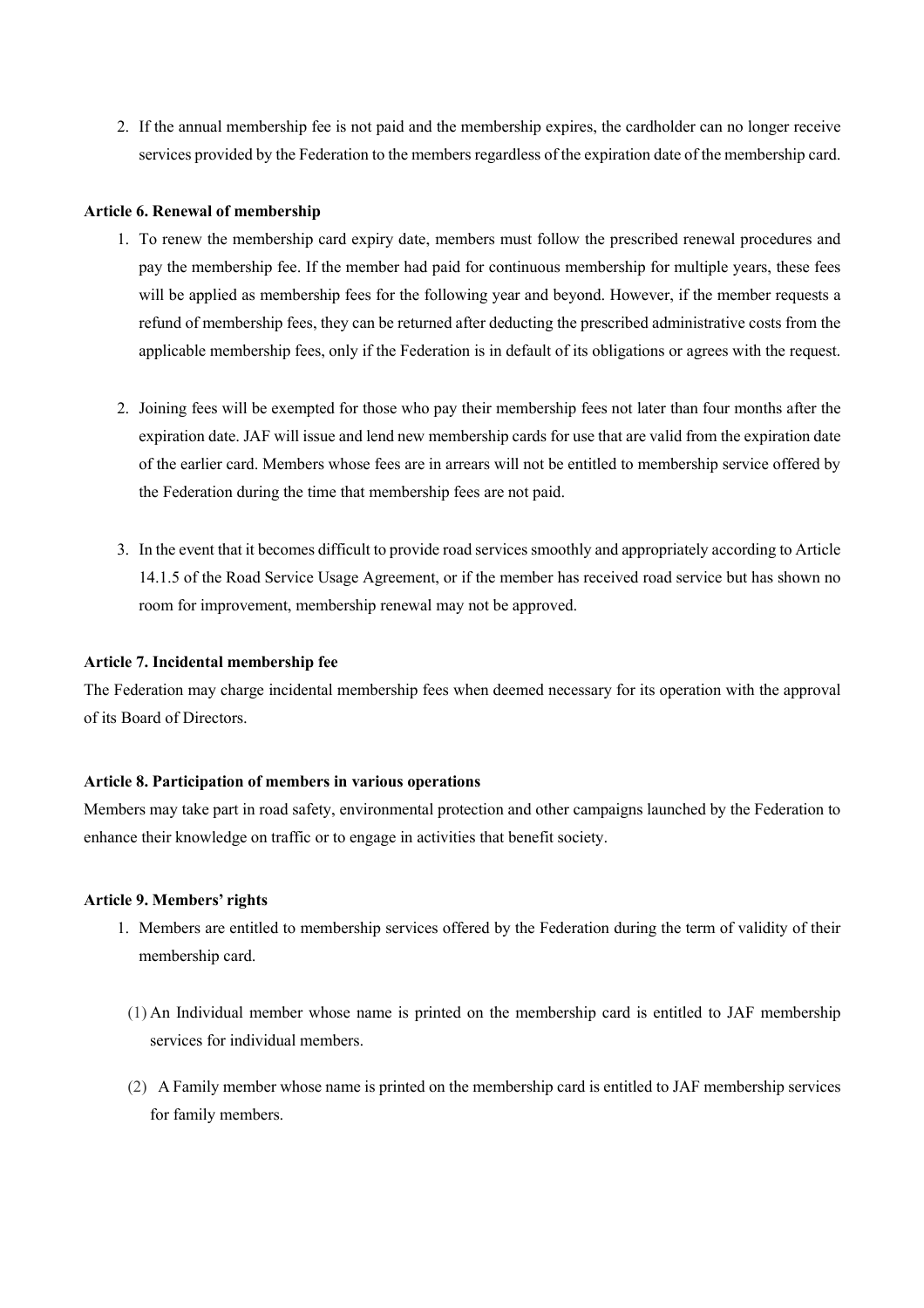(3) A Corporate member whose company name is printed on the membership card is entitled to JAF membership services for corporate members.

Regular corporate members are entitled to road services and membership benefits in connection to vehicles for the vehicle whose number is stated on the membership card. For car rental members, this applies to the vehicle which number is registered with JAF.

- 2. Members shall comply with rules regarding membership services provided by the Federation.
- 3. Membership services provided by the Federation are subject to change or discontinuation without notice.

## **Article 10. Members' obligations**

- 1. Members are asked to observe the following:
	- (1) Members must prove their membership in accordance with procedures in Article 5 to be entitled to membership services offered by the Federation. Persons who cannot prove membership will be treated as nonmembers.
	- (2) Members must not hand over or lend their membership card to others.
	- (3) Members must promptly notify the Federation of any change of name, address, or any other information registered with the Federation, or if the requirements for family members defined in Article 1.1.2 are no longer met.
	- (4)Corporate members must promptly notify the Federation when replacing a vehicle that is eligible for road service or membership benefits.
	- (5) Members must observe traffic rules at all times and avoid acting in a way that may cause trouble to others.
	- (6) When receiving JAF road services, members must follow the instructions or warnings given by the road service staff.
	- (7) Members must not resell coupons or other vouchers distributed by the Federation (including internet auctions and flea market apps).
	- (8) Members must not act in a way that causes or may cause disadvantage or damage to the Federation or a third party.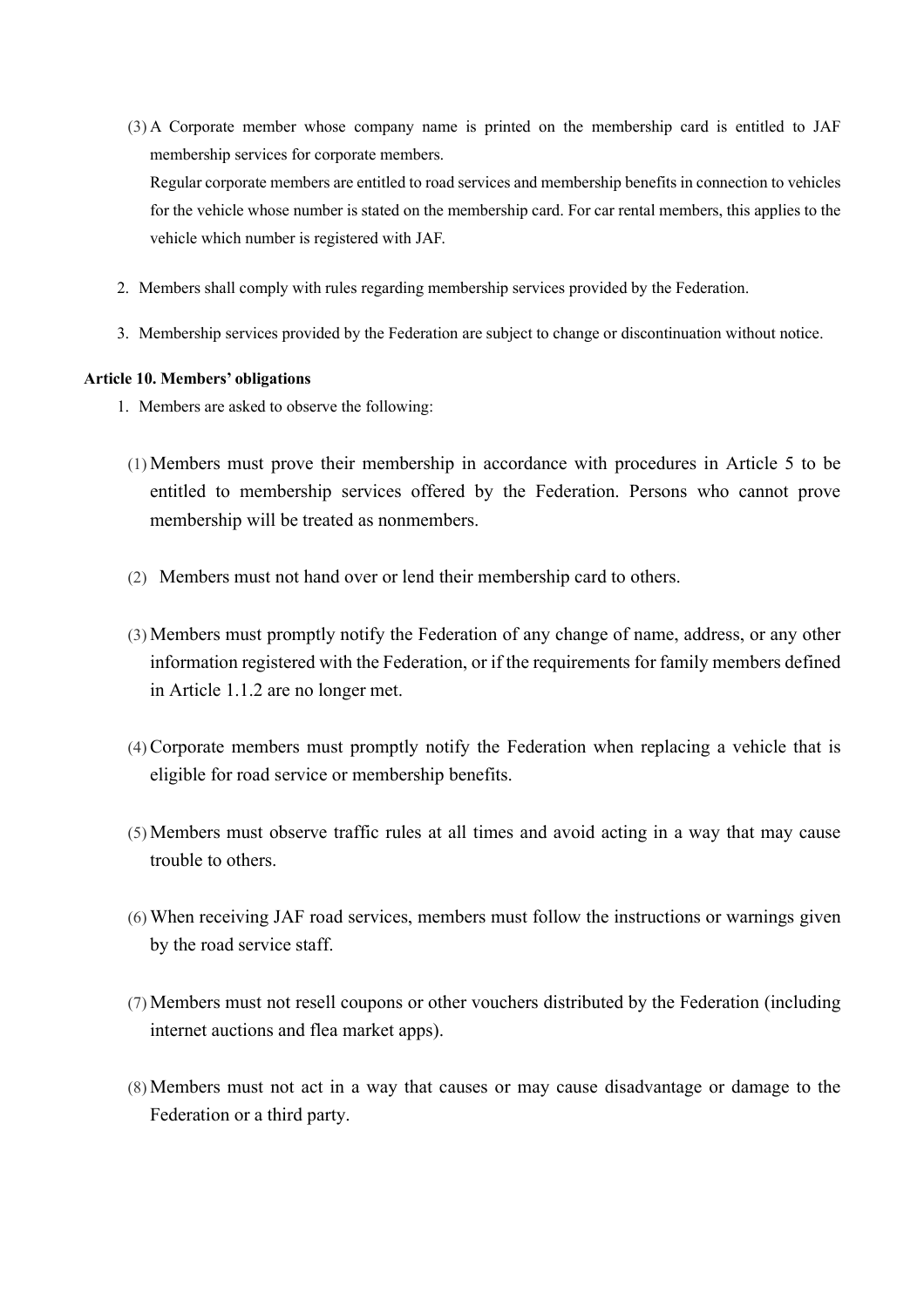- (9) Members must not engage in any acts similar to the above that the Federation deems inappropriate.
- 2. The Federation will not take any responsibility for any disadvantages such as not being able to use JAF road services and various other services regularly provided to members as a result of failure to submit notification pertaining to (3) or (4) in the preceding paragraph or if the notification is inadequate. In addition, for any disadvantages related to delivery of goods (including postponement or non-delivery), members will be deemed to have received the items at the time they should have been delivered.

## **Article 11. Disclaimer**

- 1. The Federation will not be responsible for any damages or accidents resulting in injury or death caused by its road services, unless the affected member is a consumer (as defined in the Consumer Contract Act Article 2.1 with the same applying below), or the Federation is responsible for intent or gross negligence.
- 2. The limit on compensation for damages borne by the Federation, unless the affected member is a consumer or the Federation is responsible for intent or gross negligence, shall be the amount equivalent to the membership fee for one year.
- 3. Unless the Federation is in default of its obligations or has conducted an illegal act, and there is no cause for intent or gross negligence, if the member does not complete procedures within the specified time frame after receiving guidance notification from the Federation (including time lapse due to failure of confirmation by the member), the member's right to apply will be revoked.
- 4. The Federation will not be liable for any procedural irregularities of financial institutions or postal accidents.

## **Article 12. Procedures for the withdrawal of regular membership**

Regular members who wish to withdraw from their membership must notify their intention of withdrawal by telephone or any other means specified by the Federation.

# **Article 13. Loss of membership qualifications**

Members will lose their membership qualifications and their membership cards will no longer be effective in the following cases:

(1) When the member communicates his/her intention of withdrawal from JAF.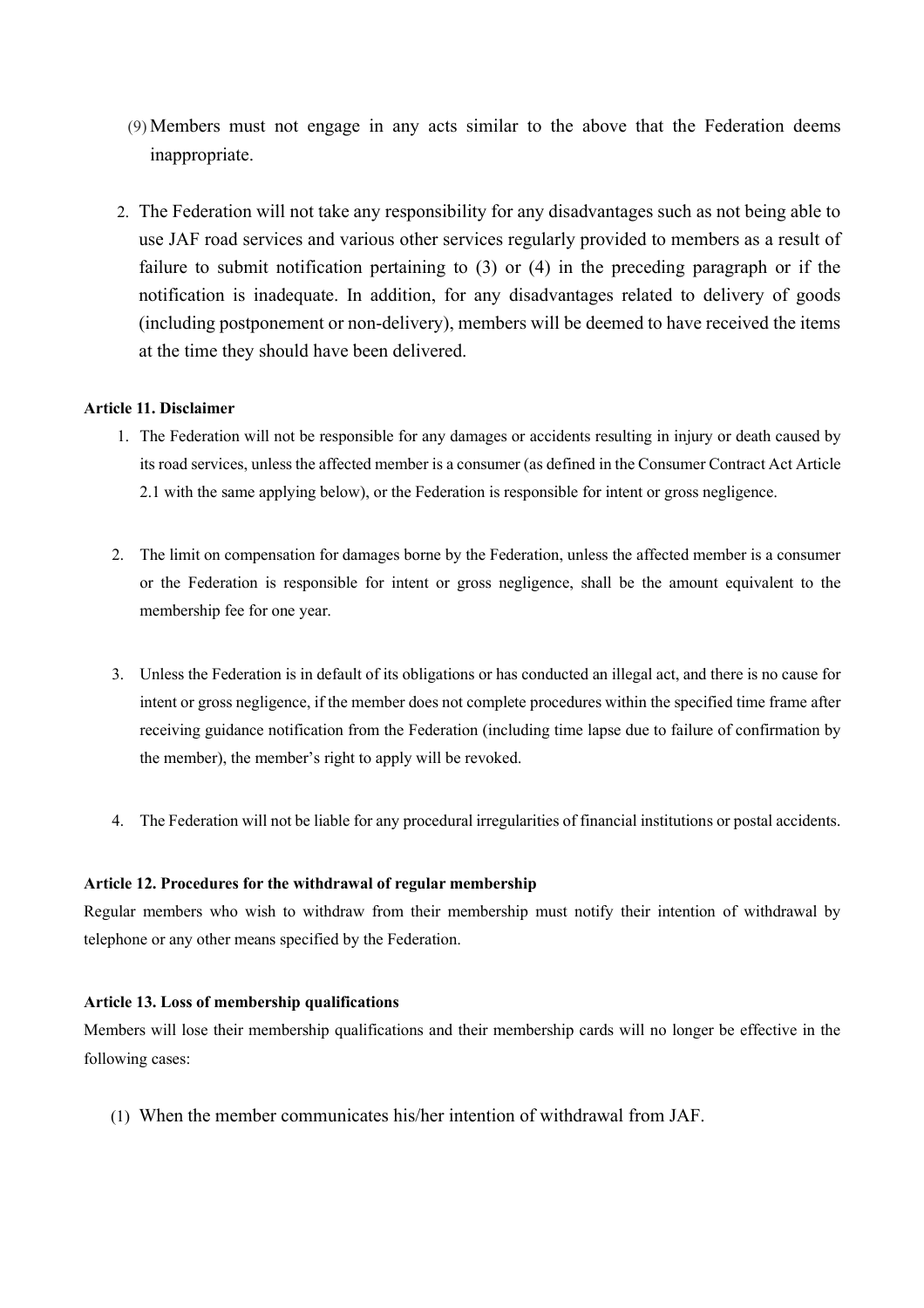- (2) When the member has not paid the membership fee for more than four months after the date of membership expiration.
- (3) When the approval of all JAF representatives has been obtained.
- (4) When the member has died or the corporate or group with membership has disbanded.
- (5) When the member has been expelled in accordance with the articles of incorporation.
- (6) For family members, as of the first family member expiration date after an individual member who applied for a family member's membership loses his/her membership, or said date after the family member no longer lives and shares a living with the individual member.

#### **Article 14. Loss of membership rights**

Members will be stripped of all membership rights when they lose their membership qualifications in accordance with the provisions defined in Article 13. When this happens, members must immediately cut and destroy their membership card (with the exception of the JAF digital membership card) in accordance with the Federation's instructions. Moreover, if there are any debts owed to the Federation (including fees for the use of road services, if any, after the date on which the Federation deems the membership to have terminated), the withdrawing member shall pay such debts in full to the Federation.

Any joining fees, membership fees (including membership fees for future multiple years), or other contributions that have already been paid will not be refunded.

#### **Article 15. Elimination of crime groups and other antisocial forces**

At the time of application for membership, members shall declare and warrant that he or she, nor directors, executive officers and others who in effect control the member's business management (if the member is a natural person, himor herself), do not fall under any of the following categories of anti-social forces, including organized crime groups, organized crime group-related companies, *Skaiya* stockholder meeting racketeers, social racketeering organizations, political racketeering organizations, and special intelligent crime groups, and guarantee that they will never be associated with such groups in the future.

#### **Article 16. Changes to the Regulations**

The Federation may make changes to the Regulations to the extent that they do not contradict the purpose of the Regulations, when it is determined that it is necessary to make such changes, all of which shall be made widely known in detail prior to the effective dates of such changes through JAF media including the club journal and website. The amended Regulations shall apply when the Federation disseminates appropriate notification.

#### **Article 17. Court of jurisdiction**